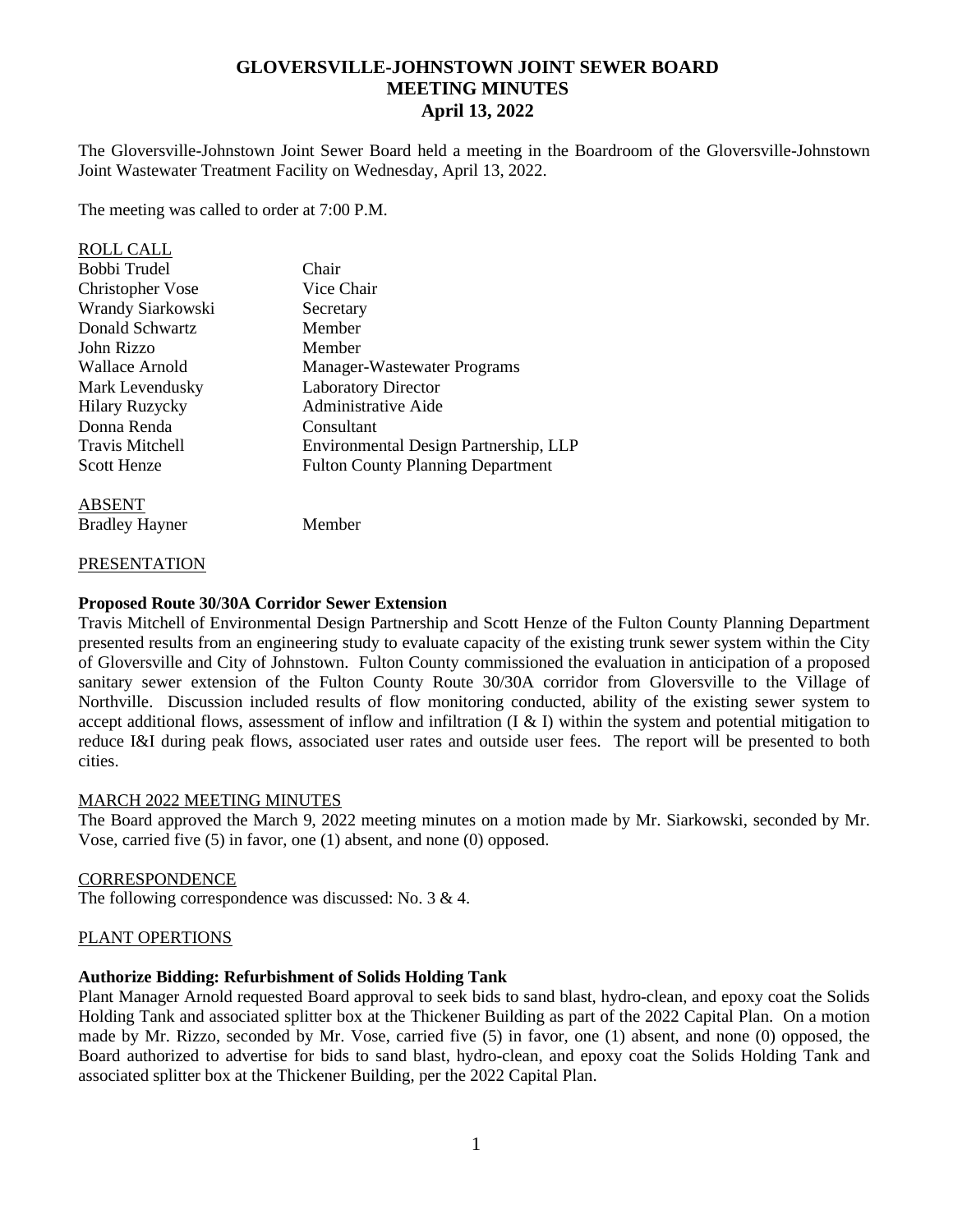# **Award Bid: Potassium Permanganate**

Plant Manager Arnold reported that a bid opening for the supply and delivery of potassium permanganate was held on April 5, 2022. One (1) bid was received from Carus LLC at \$2.58/lb. On a motion made by Mr. Siarkowski, seconded by Mr. Schwartz, carried five (5) in favor, one (1) absent, and none (0) opposed, the Board awarded the contract for the supply and delivery of potassium permanganate to Carus LLC at \$2.58/lb. (\$853.335/150 kg drum) with a 2-year contract term from May 1, 2022 to April 30, 2024.

# **Cargo Van Bid – NYS OGS Vehicle Marketplace**

Plant Manager Arnold reported that a mini-bid was conducted via the New York State Office of General Services (OGS) Vehicle Marketplace for the purchase of a full-sized Cargo Van to be used by the Monitoring Department. The lowest priced van is a 2023 Chevy Express Cargo Van at \$28,048.39 from Cappellino Chevrolet Inc. On a motion made by Mr. Siarkowski, seconded by Mr. Vose, carried five (5) in favor, one (1) absent, and none (0) opposed, the Board authorized to accept the bid proposal from Cappellino Chevrolet Inc. for a 2023 Chevy Express Cargo Van at the cost of \$28,048.39 with an estimated five (5) month delivery date.

### **Request to Use Facility: Cournan Septic LLC**

Plant Manager Arnold reported that Cournan Septic LLC of Galway requested permission to use the Facility for disposal of waste generated through residential septic systems. On a motion made by Mr. Vose, seconded by Mr. Rizzo, carried five (5) in favor, one (1) absent, and none (0) opposed, the Board gave permission for Cournan Septic LLC of Galway to use the Facility for disposal of waste generated through residential septic systems in accordance with Trucked Waste Hauler Guidelines.

#### BUDGET/PURCHASE/AUDIT

### **2022 – 2023 Proposed Sewer Rates**

Consultant Renda presented the proposed 2022-2023 sewer rates. There is no change to the overall average of Industrial sewer rates. Residential sewer rates remain the same. Inflow and Infiltration (I&I) fees decrease by \$0.90 per connection. All rates will be presented at a public hearing on Thursday, April 21, 2022 at 6:00 P.M. in the Council Chambers of Johnstown City Hall. If adopted, the rates will become effective on May 1, 2022.

#### PERSONNEL

#### **New Hire: Senior Account Clerk**

On a motion made by Mr. Siarkowski, seconded by Mr. Vose, carried five (5) in favor, one (1) absent, and none (0) opposed, the Board appointed Michele Rackmyre as a new provisional Senior Account Clerk, effective on May 2, 2022, at an annual salary of \$55,000.00.

#### **ATTACHMENTS**

#### **Resolution No. 2022-04**

On a motion made Mr. Vose, seconded by Mr. Siarkowski, carried five (5) in favor, one (1) absent, and none (0) opposed, the Board approved Resolution No. 2022-04. *Transfer from Fund Balance to Rate Stabilization Reserve Fund.* 

#### **Resolution No. 2022-05**

On a motion made Mr. Siarkowski, seconded by Mr. Rizzo, carried five (5) in favor, one (1) absent, and none (0) opposed, the Board approved Resolution No. 2022-05. *Transfer from Rate Stabilization Reserve Fund to General Fund.*

#### **Resolution No. 2022-06**

On a motion made Mr. Vose, seconded by Mr. Rizzo, carried five (5) in favor, one (1) absent, and none (0) opposed, the Board approved Resolution No. 2022-06. *Transfer from Capital and Equipment Reserve Account to General Fund Account.*